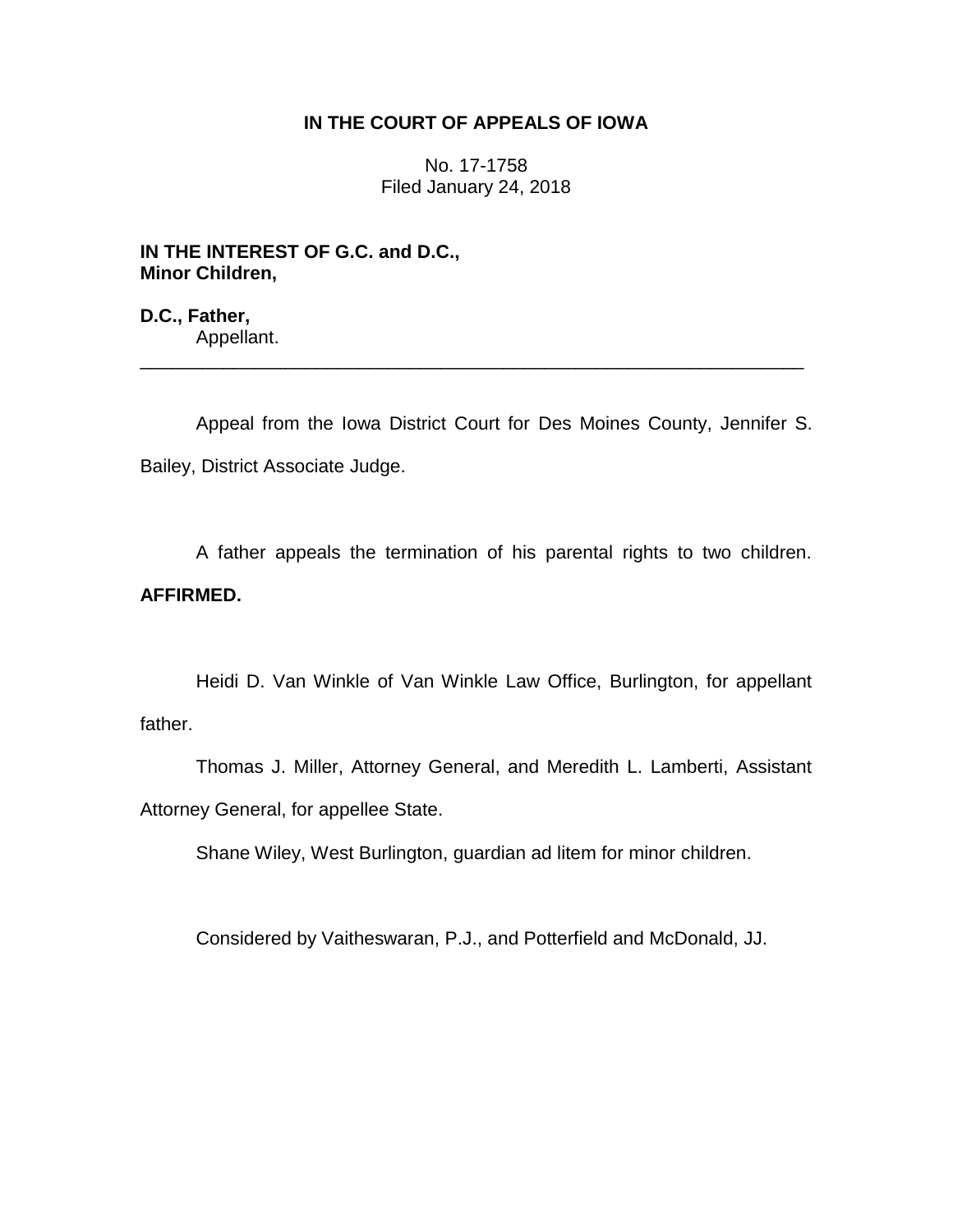### **VAITHESWARAN, Presiding Judge.**

A father appeals the termination of his parental rights to two children, born in 2003 and 2004. He contends (1) the State failed to prove the ground for termination cited by the district court and (2) termination was not in the children's best interests.

## *I. Grounds for Termination*

The district court terminated the father's parental rights pursuant to Iowa

Code section 232.116(1)(*l*) (2017), which requires the State to prove the following:

(1) The child has been adjudicated a child in need of assistance pursuant to section 232.96 and custody has been transferred from the child's parents for placement pursuant to section 232.102. (2) The parent has a severe substance-related disorder and presents a danger to self or others as evidenced by prior acts. (3) There is clear and convincing evidence that the parent's prognosis indicates that the child will not be able to be returned to the custody of the parent within a reasonable period of time considering the child's age and need for a permanent home.

The father disagrees he had a "severe substance-related disorder." *Id*. § 232.116(1)( $\ell$ ). On our de novo review of the record, we find clear and convincing evidence to satisfy this element. The father began using marijuana at the age of eleven and began using methamphetamine at twenty-one. He was forty-seven at the time of the termination hearing. When asked how long he had a diagnosis of substance use disorder he stated "thirty-one years."

A clinical psychiatrist with the Iowa Medical and Classification Center confirmed diagnoses of amphetamine use disorder and cannabis use disorder. Although the psychiatrist was not involved in the original mental health evaluation leading to the diagnoses, he handled a follow-up visit with the father and was familiar with his mental health conditions.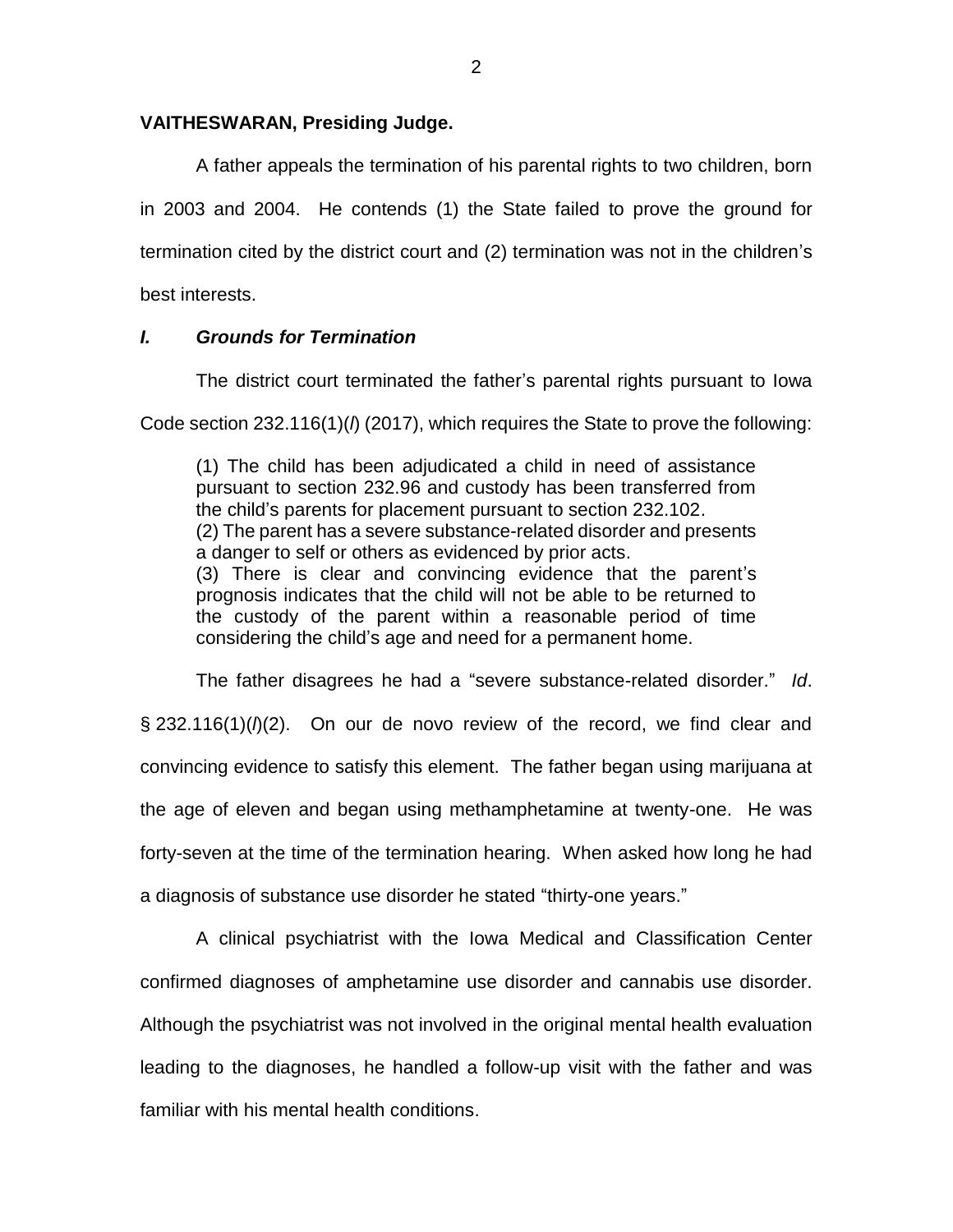The father's admitted "struggle with addiction" was reflected in his criminal history. At the time of the termination hearings in 2017, he was incarcerated for "prohibited acts, manufacturing with intent to deliver." He testified to two 2004 convictions for possession of a controlled substance and a third conviction in the same year for possession of methamphetamine precursors. In 2015, he was convicted of manufacturing methamphetamine, and in 2016 and 2017, he was convicted of possession of a controlled substance.

The father's substance-abuse disorder was also reflected in his long-term involvement with the department of human services, which began shortly after the children's birth. The State filed a child-in-need-of-assistance petition based on parental drug use, which culminated in the termination of the mother's parental rights. Although the children were reunified with their father and remained with him for a decade, the father's self-reported period of sobriety ended in early 2015.

The father agreed to place the children in a voluntary guardianship with his sister and her husband, the same individuals who cared for the children after their birth. He was reunified with the children later in the year, but the reunification was shortlived.

The father relapsed and was arrested and jailed in March 2016. The children were again transferred to the care of their paternal aunt and uncle. The father stipulated to the facts contained in the State's child-in-need-of-assistance petition, and the district court found the children had suffered or were imminently likely to suffer harmful effects as a result of the father's failure to exercise a reasonable degree of care in supervising them. *See id*. § 232.2(6)(c)(2); *see also id.* § 232.116(1)(*l*)(1).

3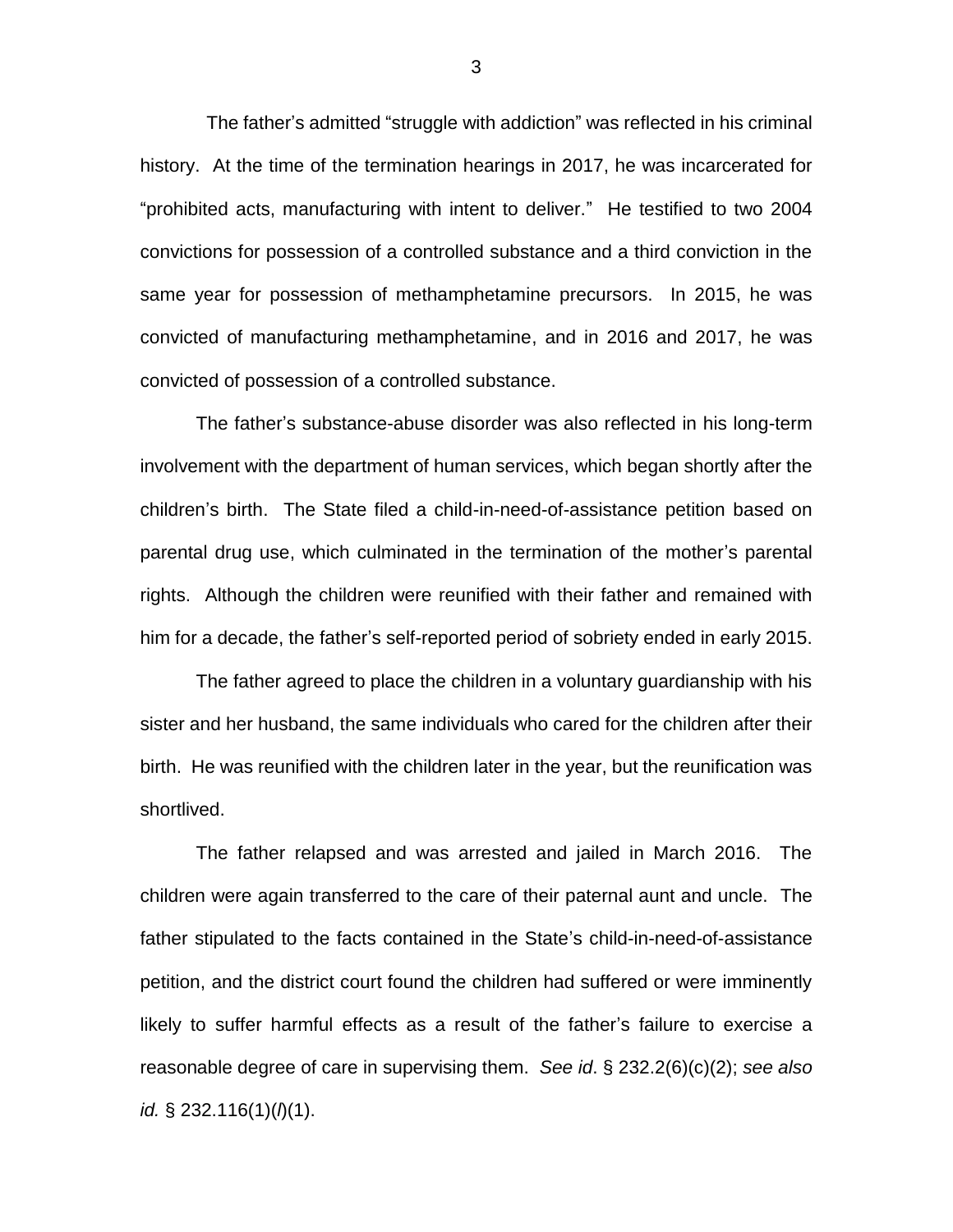The father returned to drug use upon his release from jail a few months later. He participated in reunification services, and in January 2017, the court ordered the children returned to his care.

Again, the reunification was shortlived. The father relapsed within a month and was arrested the following month on a drug charge and probation violation. He was convicted, sentenced, and imprisoned.

The father's imprisonment prevented the children from being returned to his custody within a reasonable period of time. *See id.* § 232.116(1)(*l*)(1), (3). The earliest date on which he could be paroled or released to a residential correctional facility was April 2018. His tentative discharge date was October 2021. A department employee in charge of the case testified, "The boys are asking for closure and they're at the age when they can ask for that." She stated, "The boys have been in a guardianship situation and they had to return to dad and then their life was uprooted again four months later. So they do not trust that."

We conclude the State satisfied its burden of proving the elements of section 232.116(1)(*l*).

#### *II. Best Interests*

Termination must also be in the children's best interests. *See In re P.L.*, 778 N.W.2d 33, 39 (Iowa 2010). The father acknowledged his drug use "had an effect on" the children. He nonetheless argued for a permanent guardianship in lieu of termination of his parental rights, in case the children wished to come back to him in the future.

As noted, the department employee saw this option as prolonging the children's turmoil. She testified, "Neither one of these boys want to hurt their dad,

4